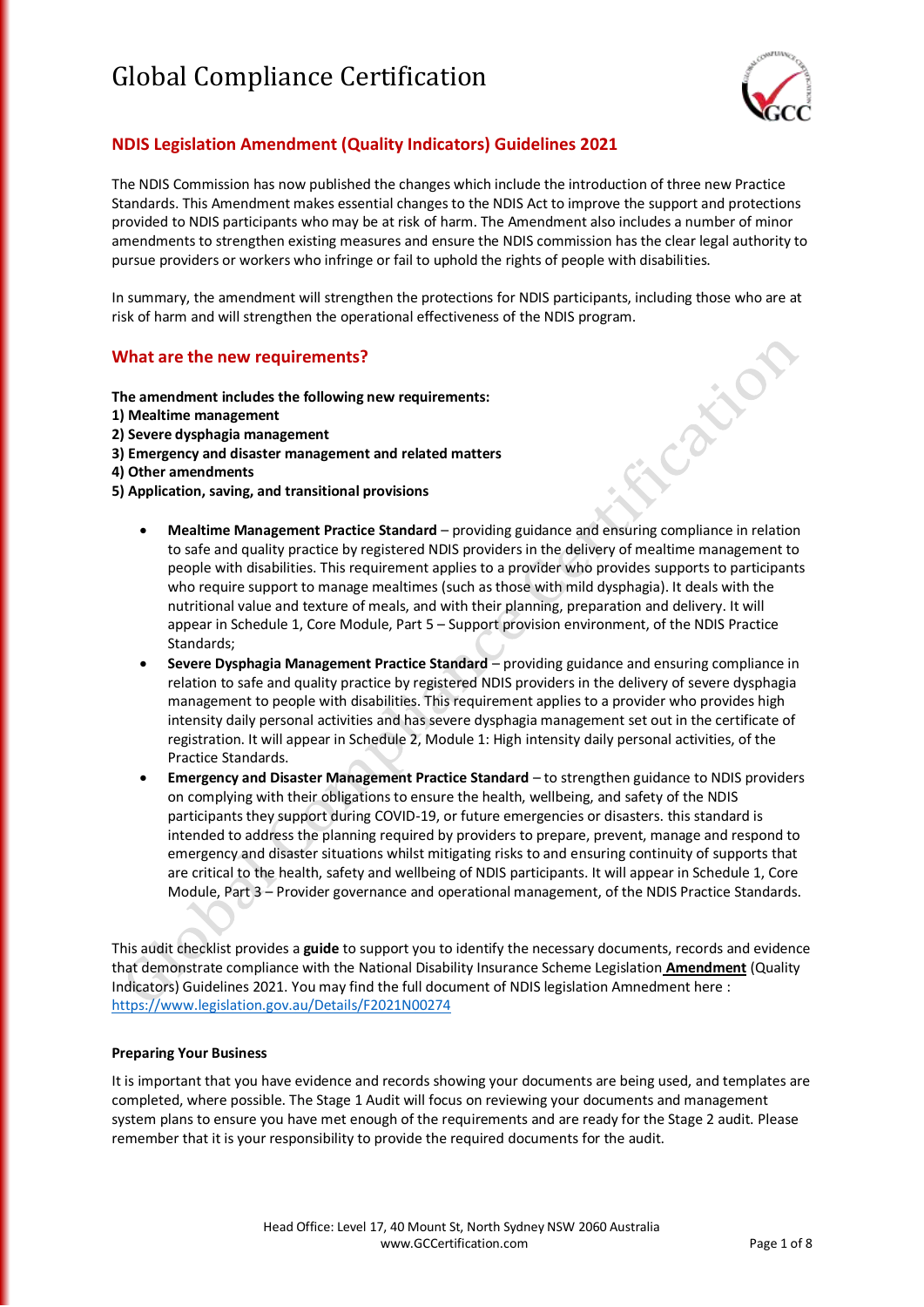

|    | <b>Core Module</b>                                                                                                                                                                                                                                                                                                                                         |                 |
|----|------------------------------------------------------------------------------------------------------------------------------------------------------------------------------------------------------------------------------------------------------------------------------------------------------------------------------------------------------------|-----------------|
|    | Division 1 - Rights and Responsibilities                                                                                                                                                                                                                                                                                                                   |                 |
| 12 | <b>Risk Management</b>                                                                                                                                                                                                                                                                                                                                     |                 |
| 12 | Outcome: Risks to participants, workers and the provider are identified and managed.                                                                                                                                                                                                                                                                       | Your<br>comment |
|    | (3) The risk management system covers each of the following:<br>(a) incident management;<br>(b) complaints management and resolution;<br>(c) financial management;<br>(d) governance and operational management;<br>(e) human resource management;<br>(f) information management;<br>(g) work health and safety;<br>(h) emergency and disaster management. |                 |
|    | (4) Where relevant, the risk management system includes measures for the prevention and<br>control of infection and outbreaks.                                                                                                                                                                                                                             |                 |
|    | (5) Supports and services are provided in a way that is consistent with the risk management<br>system.                                                                                                                                                                                                                                                     |                 |
|    | (6) Appropriate insurance is in place, including professional indemnity, public liability and<br>accident insurance.                                                                                                                                                                                                                                       |                 |
|    |                                                                                                                                                                                                                                                                                                                                                            |                 |
| 17 | <b>Human Resource Management</b>                                                                                                                                                                                                                                                                                                                           |                 |
| 17 | Outcome: Each participant's support needs are met by workers who are competent in relation<br>to their role, hold relevant qualifications, and who have relevant expertise and experience to<br>provide person-centred support.                                                                                                                            | Your<br>comment |
|    | (7) Workers with capabilities that are relevant to assisting in the response to an emergency or<br>disaster (such as contingency planning or infection prevention or control) are identified.                                                                                                                                                              |                 |
|    | (8) Plans are in place to identify, source and induct a workforce in the event that workforce<br>disruptions occur in an emergency or disaster                                                                                                                                                                                                             |                 |
|    | (9) Infection prevention and control training, including refresher training, is undertaken by all<br>workers involved in providing supports to participants.                                                                                                                                                                                               |                 |
|    | (10) For each worker, the following details are recorded and kept up to date:<br>(a) their contact details;<br>(b) details of their secondary employment (if any).                                                                                                                                                                                         |                 |
| 18 | <b>Continuity of Supports</b>                                                                                                                                                                                                                                                                                                                              |                 |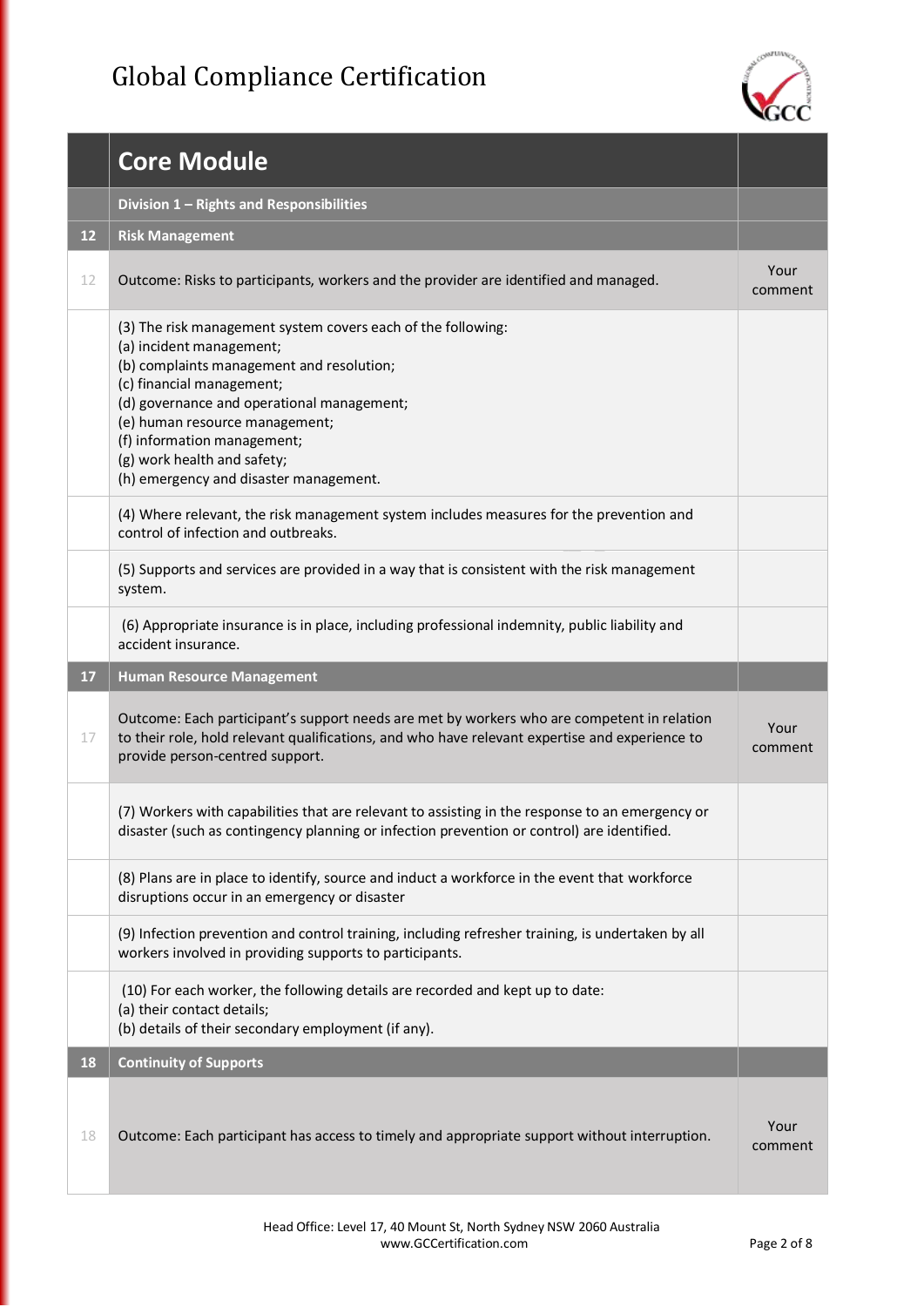

|            | (5) Alternative arrangements for the continuity of supports for each participant, where changes<br>or interruptions are unavoidable, are:<br>(a) explained and agreed with them; and<br>(b) delivered in a way that is appropriate to their needs, preferences and goals.                                                                                                                                    |                 |
|------------|--------------------------------------------------------------------------------------------------------------------------------------------------------------------------------------------------------------------------------------------------------------------------------------------------------------------------------------------------------------------------------------------------------------|-----------------|
| <b>18A</b> | <b>Emergency and disaster management</b>                                                                                                                                                                                                                                                                                                                                                                     |                 |
| 18<br>A    | Outcome: Emergency and disaster management includes planning that ensures that the risks to<br>the health, safety and wellbeing of participants that may arise in an emergency or disaster are<br>considered and mitigated, and ensures the continuity of supports critical to the health, safety<br>and wellbeing of participants in an emergency or disaster                                               | Your<br>comment |
|            | (1) Measures are in place to enable continuity of supports that are critical to the safety, health<br>and wellbeing of each participant before, during and after an emergency or disaster.                                                                                                                                                                                                                   |                 |
|            | (2) The measures include planning for each of the following:<br>(a) preparing for, and responding to, the emergency or disaster;<br>(b) making changes to participant supports;<br>(c) adapting, and rapidly responding, to changes to participant supports and to other<br>interruptions;<br>(d) communicating changes to participant supports to workers and to participants and their<br>support networks |                 |
|            | (3) The governing body develops emergency and disaster management plans (the plans),<br>consults with participants and their support networks about the plans and puts the plans in<br>place.                                                                                                                                                                                                                |                 |
|            | (4) The plans explain and guide how the governing body will respond to, and oversee the<br>response to, an emergency or disaster.                                                                                                                                                                                                                                                                            |                 |
|            | (5) Mechanisms are in place for the governing body to actively test the plans, and adjust them,<br>in the context of a particular kind of emergency or disaster.                                                                                                                                                                                                                                             |                 |
|            | (6) The plans have periodic review points to enable the governing body to respond to the<br>changing nature of an emergency or disaster                                                                                                                                                                                                                                                                      |                 |
|            | (7) The governing body regularly reviews the plans, and consults with participants and their<br>support networks about the reviews of the plans.                                                                                                                                                                                                                                                             |                 |
|            | (8) The governing body communicates the plans to workers, participants and their support<br>networks                                                                                                                                                                                                                                                                                                         |                 |
|            | (9) Each worker is trained in the implementation of the plans.                                                                                                                                                                                                                                                                                                                                               |                 |
| 20         | <b>Support Planning</b>                                                                                                                                                                                                                                                                                                                                                                                      |                 |
| 20         | Outcome: Each participant is actively involved in the development of their support plans.<br>Support plans reflect participant needs, requirements, preferences, strengths and goals, and are<br>regularly reviewed.                                                                                                                                                                                         | Your<br>comment |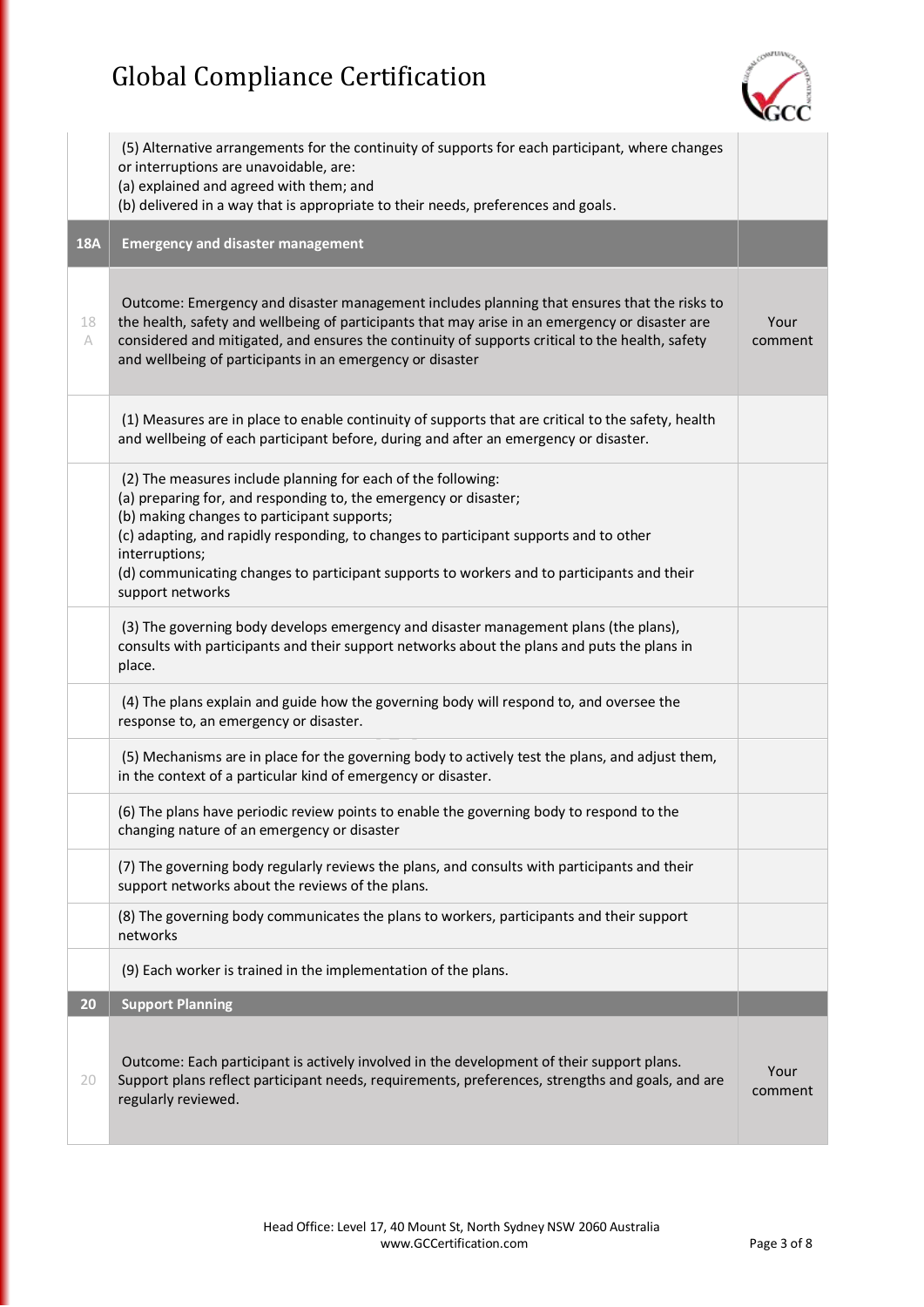

|    | (2) In collaboration with each participant:<br>(a) risk assessments are regularly undertaken, and documented in their support plans; and<br>(b) appropriate strategies are planned and implemented to treat known risks to them                                                                                                       |                 |
|----|---------------------------------------------------------------------------------------------------------------------------------------------------------------------------------------------------------------------------------------------------------------------------------------------------------------------------------------|-----------------|
|    | (2A) Risk assessments include the following:<br>(a) consideration of the degree to which participants rely on the provider's services to meet<br>their daily living needs;<br>(b) the extent to which the health and safety of participants would be affected if those services<br>were disrupted.                                    |                 |
|    | (6) Each participant's support plan is: (a) provided to them in the language, mode of<br>communication and terms they are most likely to understand; and(b) readily accessible by them<br>and by workers providing supports to them.                                                                                                  |                 |
|    | (7) Each participant's support plan is communicated, where appropriate and with their consent,<br>to their support network, other providers and relevant government agencies.                                                                                                                                                         |                 |
|    | (8) Each participant's support plan includes arrangements, where required, for proactive support<br>for preventative health measures, including support to access recommended vaccinations,<br>dental check-ups, comprehensive health assessments and allied health services.                                                         |                 |
|    | (9) Each participant's support plan:<br>(a) anticipates and incorporates responses to individual, provider and community emergencies<br>and disasters to ensure their safety, health and wellbeing; and<br>(b) is understood by each worker supporting them.                                                                          |                 |
| 21 | <b>Service Agreements with Participants</b>                                                                                                                                                                                                                                                                                           |                 |
|    |                                                                                                                                                                                                                                                                                                                                       |                 |
| 21 | Outcome: Each participant has a clear understanding of the supports they have chosen and how<br>they will be provided.                                                                                                                                                                                                                | Your<br>comment |
|    | (5) Service agreements set out the arrangements for providing supports to be put in place in the<br>event of an emergency or disaster.                                                                                                                                                                                                |                 |
| 22 | <b>Responsive Support Provision</b>                                                                                                                                                                                                                                                                                                   |                 |
| 22 | Outcome: Each participant accesses responsive, timely, competent and appropriate supports to<br>meet their needs, desired outcomes and goals.                                                                                                                                                                                         | Your<br>comment |
|    | (2) For each participant (with their consent or direction and as agreed in their service agreement)<br>links are developed and maintained by the provider through collaboration with other providers,<br>including health care and allied health providers, to share their information, manage risks to<br>them and meet their needs. |                 |
| 23 | Transitions to or from a provider                                                                                                                                                                                                                                                                                                     |                 |
| 23 | Outcome: Each participant experiences a planned and coordinated transition to or from the<br>provider.                                                                                                                                                                                                                                | Your<br>comment |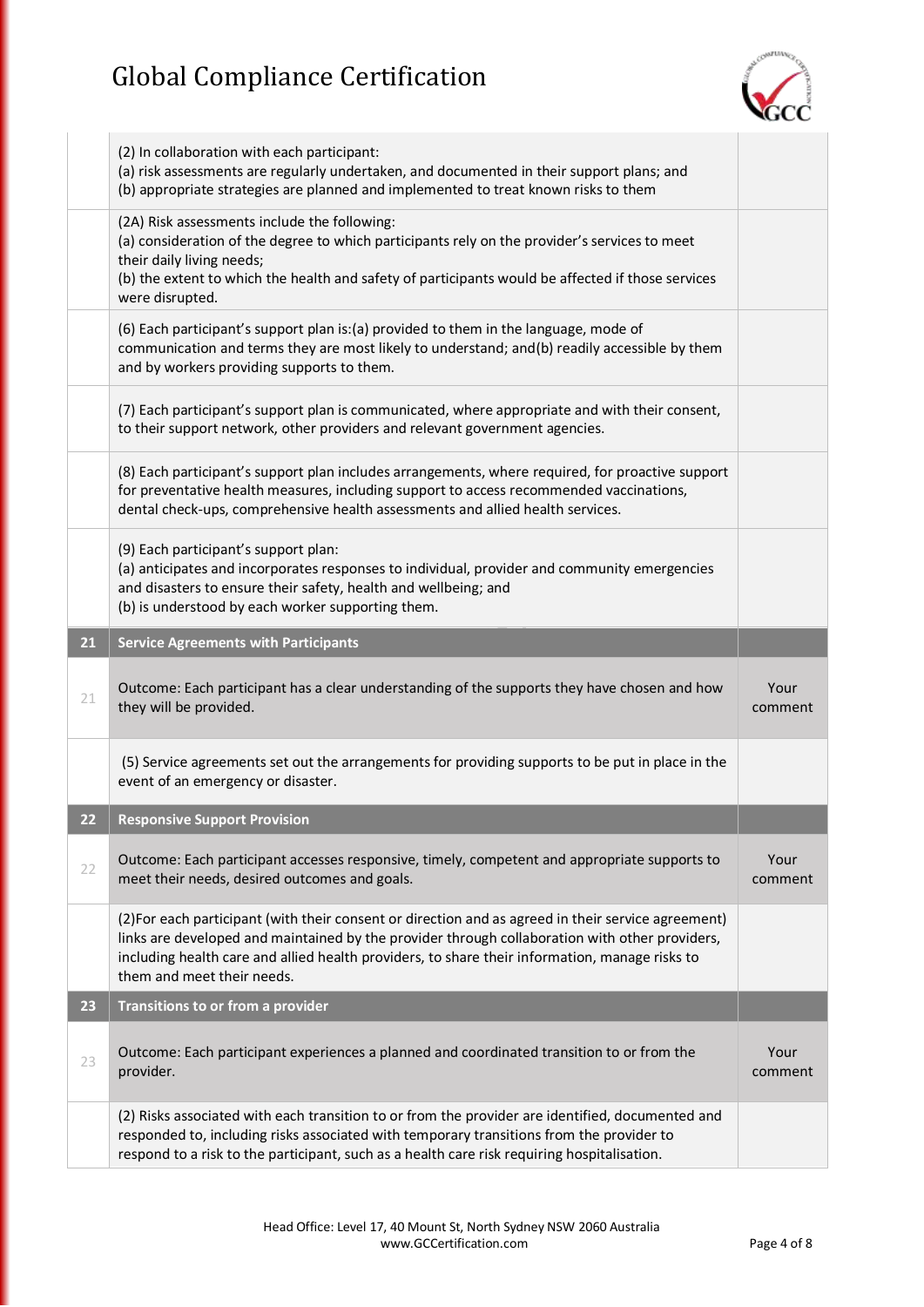

|         | (3) Processes for transitioning to or from the provider (including temporary transitions referred<br>to in subsection (2)) are developed, applied, reviewed and communicated.                                                                                                                                                                                                                                  |                 |
|---------|----------------------------------------------------------------------------------------------------------------------------------------------------------------------------------------------------------------------------------------------------------------------------------------------------------------------------------------------------------------------------------------------------------------|-----------------|
|         | Division 4 - Support Provision Environment                                                                                                                                                                                                                                                                                                                                                                     |                 |
| 24      | <b>Safe Environment</b>                                                                                                                                                                                                                                                                                                                                                                                        |                 |
| 24      | Outcome: Each participants accesses supports in a safe environment that is appropriate to their<br>needs.                                                                                                                                                                                                                                                                                                      | Your<br>comment |
|         | (1) Each participant can easily identify workers who provide supports to them                                                                                                                                                                                                                                                                                                                                  |                 |
|         | (2) Work is undertaken with each participant, and others, in settings where supports are<br>provided (including their home), to ensure a safe support delivery environment for them.                                                                                                                                                                                                                           |                 |
|         | (3) Where relevant, work is undertaken with other providers (including health care and allied<br>health providers and providers of other services) to identify and manage risks to participants and<br>to correctly interpret their needs and preferences.                                                                                                                                                     |                 |
|         | (4) For each participant requiring support with communication, clear arrangements are in place<br>to assist workers who support them to understand their communication needs and the manner<br>in which they express emerging health concerns.                                                                                                                                                                 |                 |
|         | (5) To avoid delays in treatments for participants:<br>(a) protocols are in place for each participant about how to respond to medical emergencies for<br>them; and<br>(b) each worker providing support to them is trained to respond to such emergencies (including<br>how to distinguish between urgent and non-urgent health situations).                                                                  |                 |
|         | (6) Systems for escalation are established for each participant in urgent health situations.                                                                                                                                                                                                                                                                                                                   |                 |
|         | (7) Infection prevention and control standard precautions are implemented throughout all<br>settings in which supports are provided to participants                                                                                                                                                                                                                                                            |                 |
|         | (8) Routine environmental cleaning is conducted of settings in which supports are provided to<br>participants (other than in their homes), particularly of frequently-touched surfaces.                                                                                                                                                                                                                        |                 |
|         | (9) Each worker is trained, and has refresher training, in infection prevention and control<br>standard precautions including hand hygiene practices, respiratory hygiene and cough etiquette.                                                                                                                                                                                                                 |                 |
|         | (10) Each worker who provides supports directly to participants is trained, and has refresher<br>training, in the use of PPE.                                                                                                                                                                                                                                                                                  |                 |
|         | (11) PPE is available to each worker, and each participant, who requires it.                                                                                                                                                                                                                                                                                                                                   |                 |
| 26<br>A | <b>Mealtime management</b>                                                                                                                                                                                                                                                                                                                                                                                     |                 |
| 26A     | Outcome: Each participant requiring mealtime management receives meals that are nutritious,<br>and of a texture that is appropriate to their individual needs, and appropriately planned, and<br>prepared in an environment and manner that meets their individual needs and preferences, and<br>delivered in a way that is appropriate to their individual needs and ensures that the meals are<br>enjoyable. | Your<br>comment |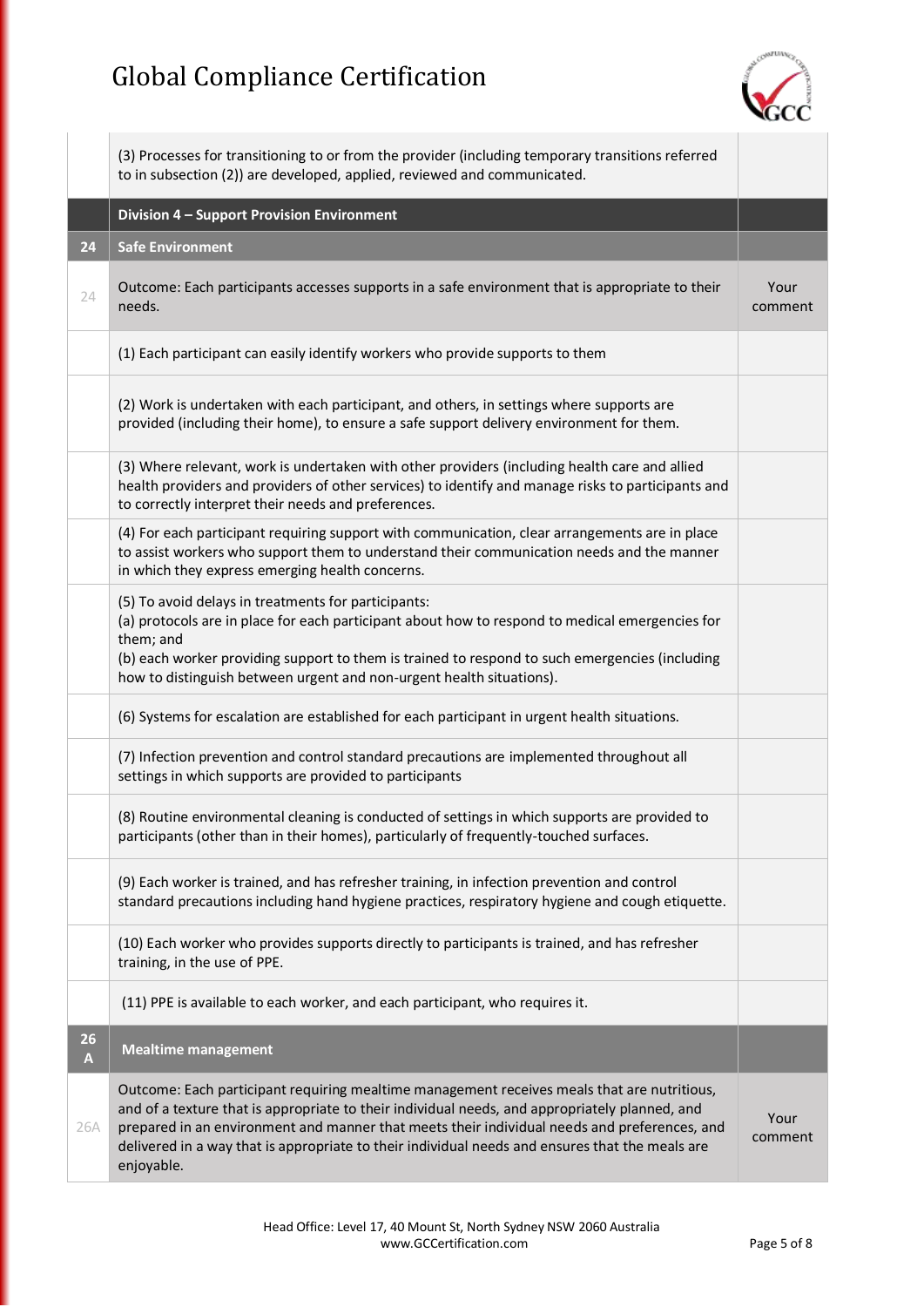

|    | (1) Providers identify each participant requiring mealtime management.                                                                                                                                                                                                                                                                                                                                                                                                                                                                                                                                                                                                                                                       |                 |
|----|------------------------------------------------------------------------------------------------------------------------------------------------------------------------------------------------------------------------------------------------------------------------------------------------------------------------------------------------------------------------------------------------------------------------------------------------------------------------------------------------------------------------------------------------------------------------------------------------------------------------------------------------------------------------------------------------------------------------------|-----------------|
|    | (2) Each participant requiring mealtime management has their individual mealtime<br>management needs assessed by appropriately qualified health practitioners, including by<br>practitioners:<br>(a) undertaking comprehensive assessments of their nutrition and swallowing; and<br>(b) assessing their seating and positioning requirements for eating and drinking; and<br>(c) providing mealtime management plans which outline their mealtime management needs,<br>including for swallowing, eating and drinking; and<br>(d) reviewing assessments and plans annually or in accordance with the professional advice of<br>the participant's practitioner, or more frequently if needs change or difficulty is observed. |                 |
|    | (3) With their consent, each participant requiring mealtime management is involved in the<br>assessment and development of their mealtime management plans.                                                                                                                                                                                                                                                                                                                                                                                                                                                                                                                                                                  |                 |
|    | (4) Each worker responsible for providing mealtime management to participants understands<br>the mealtime management needs of those participants and the steps to take if safety incidents<br>occur during meals, such as coughing or choking on food or fluids.                                                                                                                                                                                                                                                                                                                                                                                                                                                             |                 |
|    | (5) Each worker responsible for providing mealtime management to participants is trained in<br>preparing and providing safe meals with participants that would reasonably be expected to be<br>enjoyable and proactively managing emerging and chronic health risks related to mealtime<br>difficulties, including how to seek help to manage such risks.                                                                                                                                                                                                                                                                                                                                                                    |                 |
|    | (6) Mealtime management plans for participants are available where mealtime management is<br>provided to them and are easily accessible to workers providing mealtime management to them.                                                                                                                                                                                                                                                                                                                                                                                                                                                                                                                                    |                 |
|    | (7) Effective planning is in place to develop menus with each participant requiring mealtime<br>management to support them to:<br>(a) be provided with nutritious meals that would reasonably be expected to be enjoyable,<br>reflecting their preferences, their informed choice and any recommendations by an<br>appropriately qualified health practitioner that are reflected in their mealtime management<br>plan; and<br>(b) if they have chronic health risks (such as swallowing difficulties, diabetes, anaphylaxis, food<br>allergies, obesity or being underweight) - proactively manage those risks.                                                                                                             |                 |
|    | (8) Procedures are in place for workers to prepare and provide texture-modified foods and fluids<br>in accordance with mealtime management plans for participants and to check that meals for<br>participants are of the correct texture, as identified in the plans.                                                                                                                                                                                                                                                                                                                                                                                                                                                        |                 |
|    | (9) Meals that may be provided to participants requiring mealtime management are stored<br>safely and in accordance with health standards, can be easily identified as meals to be provided<br>to particular participants and can be differentiated from meals not to be provided to particular<br>participants.                                                                                                                                                                                                                                                                                                                                                                                                             |                 |
| 27 | <b>Management of Waste</b>                                                                                                                                                                                                                                                                                                                                                                                                                                                                                                                                                                                                                                                                                                   |                 |
| 27 | Outcome: Each participant, each worker, and any other person in the home is protected from<br>harm as a result of exposure to waste, infectious or hazardous substances generated during the<br>delivery of supports.                                                                                                                                                                                                                                                                                                                                                                                                                                                                                                        | Your<br>comment |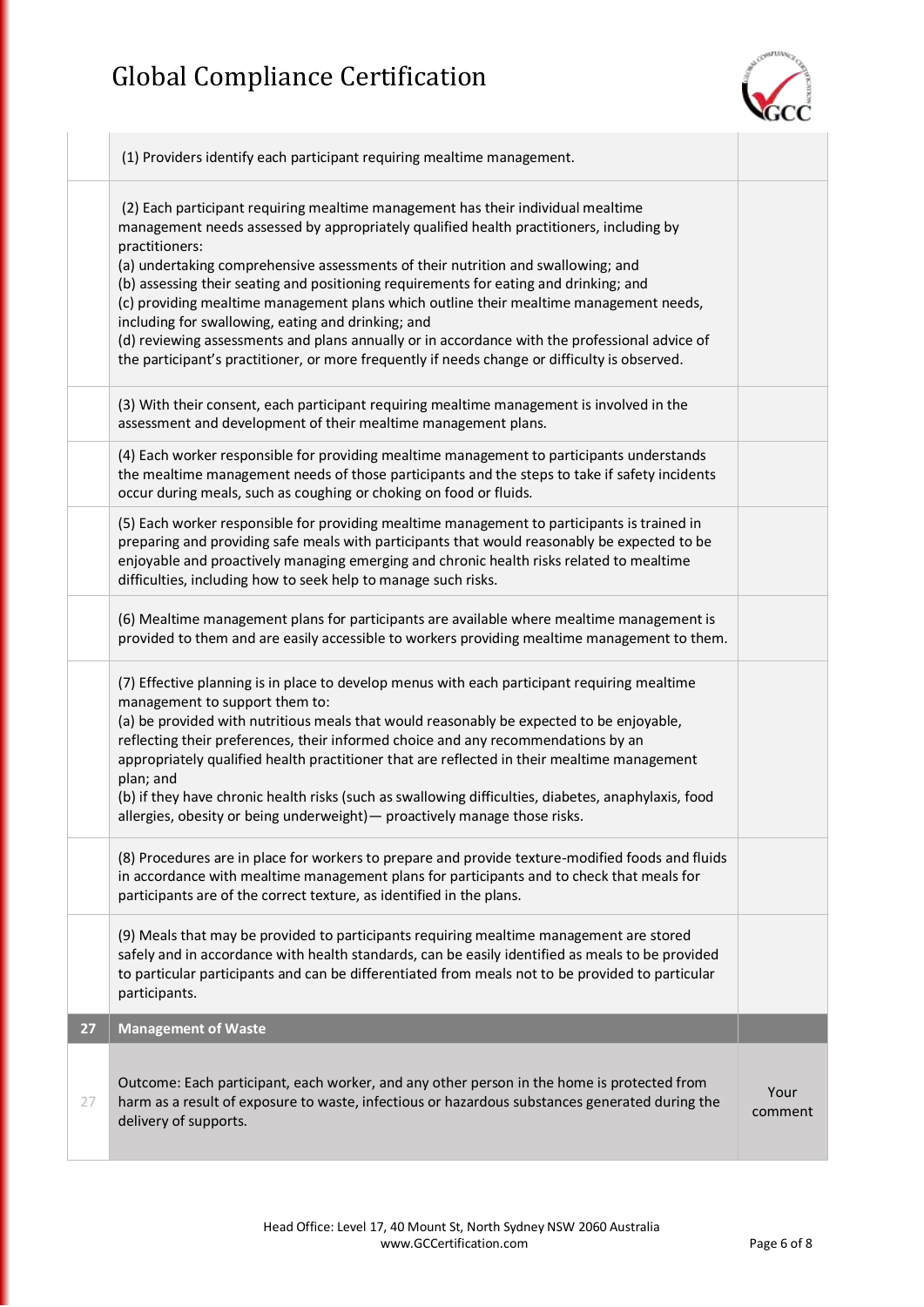

|         | (1) Policies, procedures and practices are in place for the safe and appropriate storage, handling<br>and disposal of waste and infectious or hazardous substances (including used PPE), and each<br>policy, procedure and practice complies with current legislation and local health district<br>requirements.                                                                                                                                                                        |                 |
|---------|-----------------------------------------------------------------------------------------------------------------------------------------------------------------------------------------------------------------------------------------------------------------------------------------------------------------------------------------------------------------------------------------------------------------------------------------------------------------------------------------|-----------------|
|         | (4) Each worker involved in the management of waste, or infectious or hazardous substances, is<br>trained in the safe and appropriate handling of the waste or substances, including the use of PPE<br>or any other clothing required when handling the waste or substances.                                                                                                                                                                                                            |                 |
|         |                                                                                                                                                                                                                                                                                                                                                                                                                                                                                         |                 |
|         | <b>Module 1: High Intensity Daily Personal Activities</b>                                                                                                                                                                                                                                                                                                                                                                                                                               |                 |
| 30<br>A | Severe dysphagia management                                                                                                                                                                                                                                                                                                                                                                                                                                                             |                 |
| 30<br>A | Outcome: Each participant requiring severe dysphagia management receives appropriate<br>support that is relevant and proportionate to their individual needs and preferences.                                                                                                                                                                                                                                                                                                           | Your<br>comment |
|         | (1) Providers identify each participant requiring severe dysphagia<br>management.                                                                                                                                                                                                                                                                                                                                                                                                       |                 |
|         | (2) With their consent, their individual severe dysphagia management needs are assessed by<br>appropriately qualified health practitioners, including by practitioners conducting regular and<br>timely reviews if needs change or difficulty is observed.                                                                                                                                                                                                                              |                 |
|         | (3) Each participant requiring severe dysphagia management is involved in the assessment and<br>development of their severe dysphagia management plan. The plan identifies:<br>(a) their individual needs and preferences (such as for food, fluids, preparation techniques and<br>feeding equipment); and<br>(b) how risks, incidents and emergencies will be managed to ensure their wellbeing and safety,<br>including by setting out any required actions and plans for escalation. |                 |
|         | (4) Appropriate policies and procedures are in place in relation to the support provided to each<br>participant requiring severe dysphagia management including training plans for workers<br>supporting them.                                                                                                                                                                                                                                                                          |                 |
|         | (5) Each worker responsible for providing severe dysphagia management to participants has<br>received training, relating specifically to each participant's needs, managing any severe<br>dysphagia related incident and the high intensity support skills descriptor for severe dysphagia<br>management, delivered by an appropriately qualified health practitioner with expertise in<br>severe dysphagia management.                                                                 |                 |
|         | <b>Module 3: Early Childhood Supports</b>                                                                                                                                                                                                                                                                                                                                                                                                                                               |                 |
| 55      | <b>Applicable Practice Standards</b>                                                                                                                                                                                                                                                                                                                                                                                                                                                    |                 |
| 56      | The Child                                                                                                                                                                                                                                                                                                                                                                                                                                                                               |                 |
|         | Outcome: Each child participant accesses supports that promote and respect their legal and<br>human rights, support their development of functional skills, and enable them to participate<br>meaningfully and be included in everyday activities with their peers.                                                                                                                                                                                                                     | Your<br>comment |
|         | (5) Alternative arrangements for the continuity of supports for each child participant, when<br>changes or interruptions are unavoidable, are:<br>(a) explained and agreed with them (taking into account their capacity to understand and agree<br>to alternative arrangements) and their family; and<br>(b) delivered in a way that is appropriate to their needs, preferences and goals.                                                                                             |                 |
|         | <b>Part 9-Verification</b>                                                                                                                                                                                                                                                                                                                                                                                                                                                              |                 |